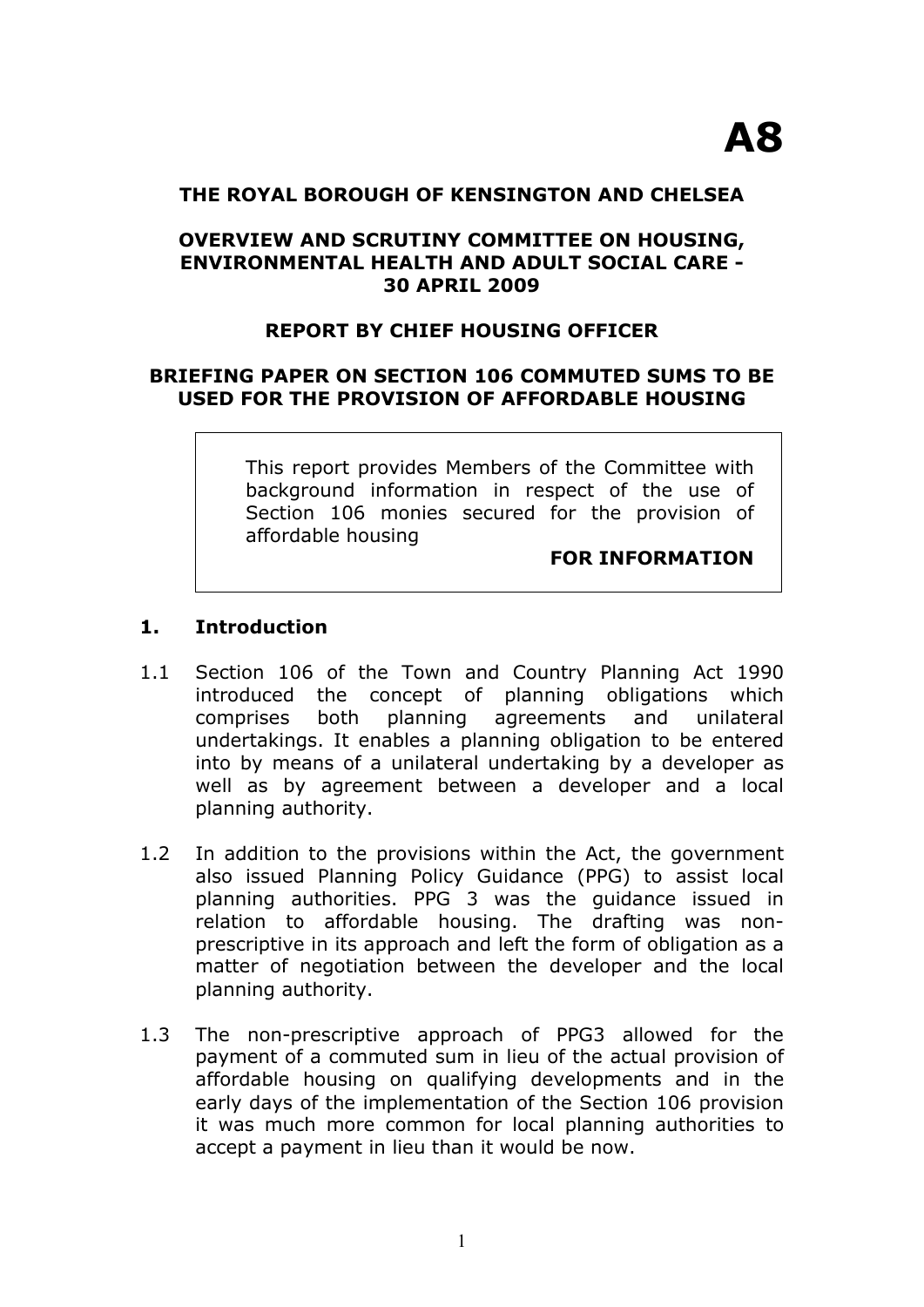# **2. The Use of Section 106 Monies in The Royal Borough**

- 2.1 The Council has accepted commuted sums, sometimes referred to as Section 106 monies. Finance officers maintain accounts for the receipt, interest accrued and expenditure of the commuted sums as shown in the attached appendix 1. The terms under which commuted sums are used are contained within the Section 106 Agreement on individual developments. The agreement normally states that the monies have to be used within a certain time frame. In August of last year the Planning Department appointed a Section 106 officer. One role of this post will be to ensure compliance on Section 106 Agreements by monitoring all the terms of every agreement held on a departmental data base.
- 2.2 The first payment in lieu of affordable housing made in the Royal Borough was made in 1996. At that time there was a very active development programme by local housing associations, and the Section 106 monies could be used to support those development programmes. Housing association developments are funded through Social Housing Grant, but because of land values in RBKC, they often require additional subsidy, therefore Section 106 monies can make the developments possible.
- 2.3 The former McKay trading estate, now redeveloped and known as Quayside House, is a typical example. The idea to redevelop this site to provide affordable housing and commercial premises was conceived by Stadium Housing Association. However, the purchase costs of the land and the redevelopment costs to provide 108 new homes were such that the proposal was well above the cost criteria operated by the Housing Corporation and couldn't be approved for funding.
- 2.4 It was only possible for the development to go ahead because of a £5.0 million contribution from a private developer in satisfaction of a Section 106 Agreement to provide off-site affordable housing. This contribution from the private sector brought the amount to be funded through public subsidy to approvable levels.
- 2.5 Other examples of affordable housing schemes subsidised by Section 106 funding during this period were the 21 units in Dalgarno Way at the site of the Alexander and  $7<sup>th</sup>$  Feathers Club and 14 units at the Rugby Clubs site in Walmer Road. Both these community centres were in need of re-provision